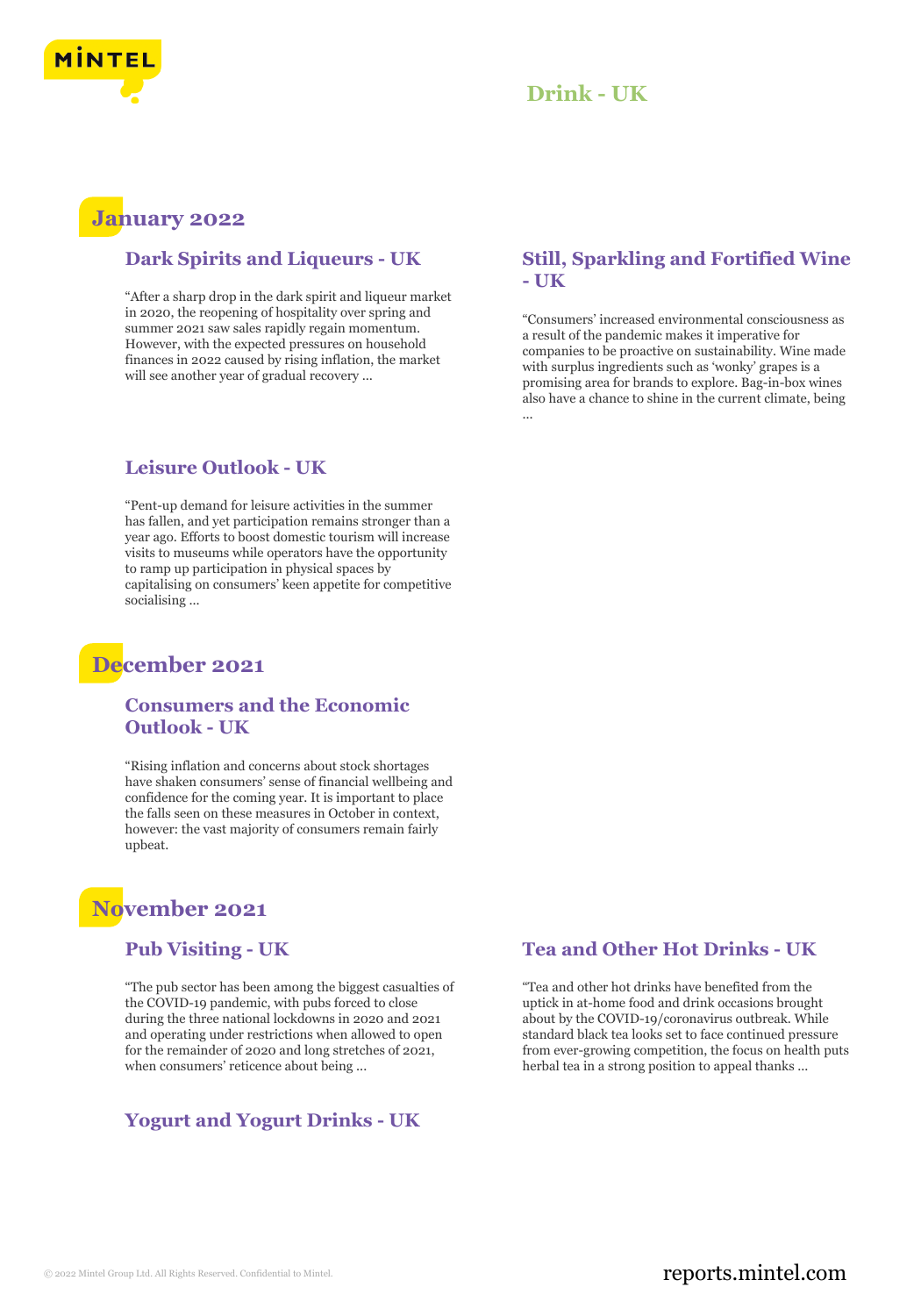

"The image of yogurts and yogurt drinks as both healthand mood-boosting amid the heightened appeal of these benefits arising from the pandemic will support market growth, with scope to dial up these connotations. Meanwhile, exploring large, eco-friendly formats is timely given strong consumer interest and the sharper spotlight on ...

# **October 2021**

### **Food and Non-food Discounters - UK**

"Despite concerns around their lack of ecommerce offering and potentially crowded stores, the discounters saw sales surge in pandemic-struck 2020. Looking ahead, the sector looks set to leave these turbulent 18 months behind with a spring in its step as continuing economic uncertainty makes their value-led proposition tempting for consumers ...

# **September 2021**

### **Attitudes towards Low- and Noalcohol Drinks - UK**

"The low- and no-alcohol drinks market is well-placed to gain users as a result of the COVID-19/coronavirus outbreak, as health takes a more central stage in people's food and drink considerations. There are many areas for brands to expand into to tempt consumers, whether it's by offering drinks recipes ...

# **August 2021**

### **Leisure Outlook - UK**

"Consumer participation in leisure activities is at the highest level measured since the start of the pandemic, however things are far from back to normal as many people remain hesitant about visiting venues or attending events. Despite this, there is good reason for optimism as consumers who feel ready to ...



**Brand Overview: Drink - UK Soft Drinks Review - UK**

#### **Coffee - UK**

"COVID-19 prompted many to trade up between coffee formats, as they sought to recreate the coffee shop experience at home. More remote working going forward will continue to provide support to the market. Bringing ethical certifications to the fore of brand messaging will be crucial given how COVID-19 has accelerated ...

### **Consumers and the Economic Outlook - UK**

"The end of social distancing and the associated boost to retail, leisure and entertainment spend brought about an immediate rebound in economic activity, and GDP grew by 4.8% in Q2 2021. Consumers have also responded positively, with Mintel's current financial wellbeing and financial confidence trackers reaching new record-highs in ...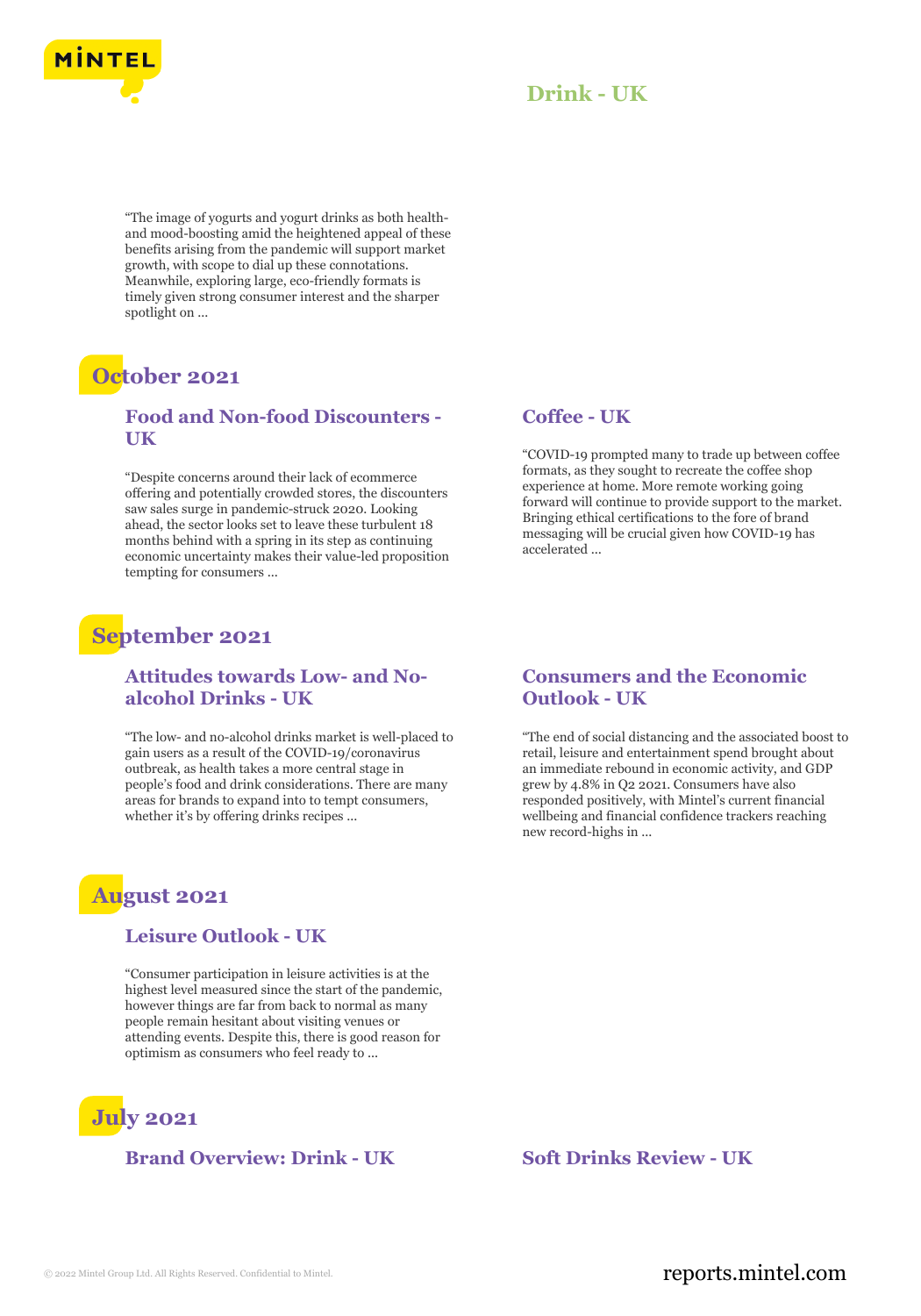

"Consumer concerns around COVID-19 are beginning to show signs of decline, but there will be a continued drive towards health and wellbeing from consumers. In the short term this will continue to be related to products that people hope will support their immune system, but over the longer term the ...

### **Sports and Energy Drinks - UK**

"While the greater spotlight on health arising from the COVID-19 pandemic presents big opportunities for the market, the long-term shift towards working at home will curb impulse purchasing. Targeting at-home usage through larger pack sizes, formats that need to be diluted and products that are designed for exercising at home ...

### **Alcoholic Drinks Review - UK**

"Value sales of alcoholic drinks declined by 21% in 2020. The second half of 2021 will see a strong recovery, but the alcohol moderation trend poses a challenge for brands in terms of increasing volume sales in the coming years. Flavour innovation, brand extensions and drinks that are lower in ...

# **June 2021**

### **Consumers and the Economic Outlook - UK**

"Despite the continuing upheaval caused by COVID-19, financial wellbeing and financial confidence both hit new index highs in April 2021, while planned financial activity for the next three months approached prepandemic levels in May, driven by increased interest in leisure and hospitality.

While there are growing signs of polarisation and ...

### **Bottled Water - UK**

"Concerns around sustainability gave way to the impact of COVID-19 as the biggest driving force for change in the bottled water market in 2020/21. On-premise sales were hit by the closure of hospitality venues, while the loss of impulse out-of-home occasions took its toll on retail. As restrictions ease ...

"The COVID-19/coronavirus hit the UK soft drinks market; the lockdowns and restrictions leading to loss of high-value on-premise and out-of-home retail occasions with the uptick in at-home occasions failing to offset this. The outbreak has put a heightened spotlight on sustainability and the nation's health, accelerating the need for ...

### **Dairy and Non-Dairy Drinks, Milk and Cream - UK**

"The COVID-19 outbreak has reinforced the importance of getting the right nutrition to support overall health, an enduring focus on health expected to be one of the lasting impacts of the pandemic. This points to heightened pertinence for nutrition-centred messages across the food and drink market, including for milk, with ...

#### **COVID-19 and Food & Drink: A Year On - UK**

"Despite the inevitable fall of retail food and drink sales from their 2020 peak, pandemic-related factors, especially the new era of remote working, will keep these elevated above their pre-COVID levels. The ongoing revival of scratch cooking/baking and the shift towards shared household meals, as well as the accelerated ...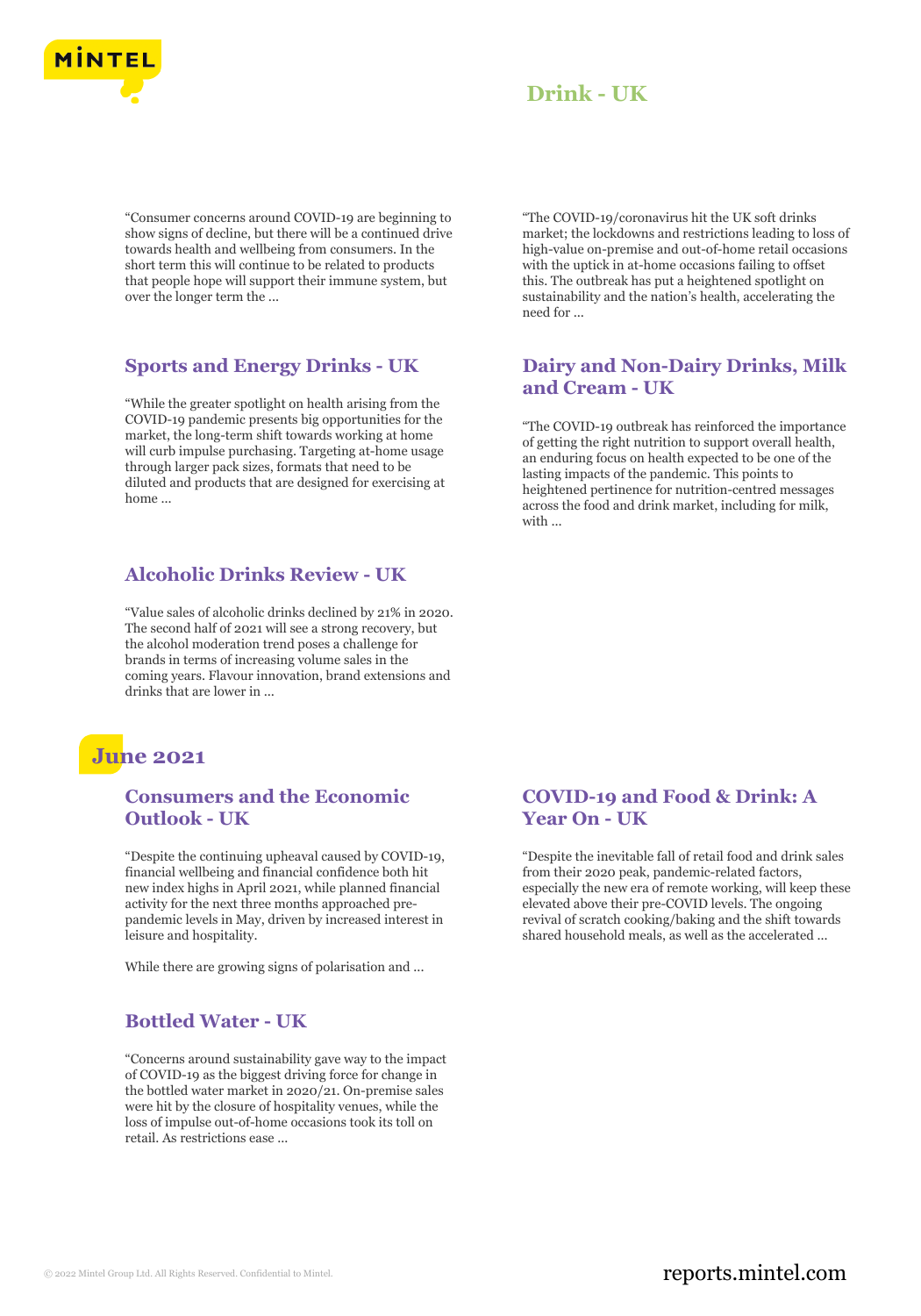



### **May 2021**

### **Baby Food and Drink - UK**

"The COVID-19 outbreak hit sales of baby food and drink products by boosting scratch cooking. Shortcut cooking products such as parent/child meal kits and cooking sauces specially formulated for babies/toddlers would help companies to capitalise on this trend, which Mintel expects to continue due to permanent shifts in ...

# **April 2021**

#### **Cordials and Squashes - UK**

"While health was firmly on the government and consumers' agenda before the pandemic, the COVID-19 outbreak has brought it into even sharper focus. This spotlight has upped the potential for enhanced health benefits to appeal. Cordial/squash which supports immune health or with added vitamins/minerals, for example, interests around ...

### **White Spirits and RTDs - UK**

"The COVID-19 outbreak boosted retail sales of white spirits and RTDs in 2020 but is likely to erode sales longer term by accelerating the alcohol moderation trend. Further NPD in lower calorie, low/non- alcoholic spirits alternatives would help companies to better appeal to the health-conscious. Products with experiential aspects ...

# **March 2021**

### **Cider - UK**

"Cider sales through the on-trade have been hit by the enforced closures of pubs, bars and restaurants due to COVID-19, and the restrictions on these venues when they've been able to operate. While some of this spend has shifted to retail, many occasions have been lost. However, there are positives ...

### **Leisure Outlook - UK**

"Due to pent-up consumer demand, restaurants and pubs are the top contenders to thrive in the wake of the pandemic. Consumers who remain in a healthy financial position are most likely to intend to visit these venues over coming months, meaning operators have an opportunity to premiumise food and drink ...

### **Online Grocery Retailing - UK**

"Online grocery was not just the leading growth area in the grocery sector in 2020, but across all of UK retail. A combination of consumer concern and greater in-home food and drink demand served to not only see the channel record growth during the periods of lockdown but throughout the ...

### **Consumers and the Economic Outlook - UK**

"GDP grew by 1.0% in the final quarter of the year as the economy bounced back more strongly than in expected in December, following the dip in November caused by the second lockdown of England and other lockdowns and restrictions in various parts of the country. Despite this slight ...

# **February 2021**

### **Fruit Juice, Juice Drinks and Smoothies - UK**